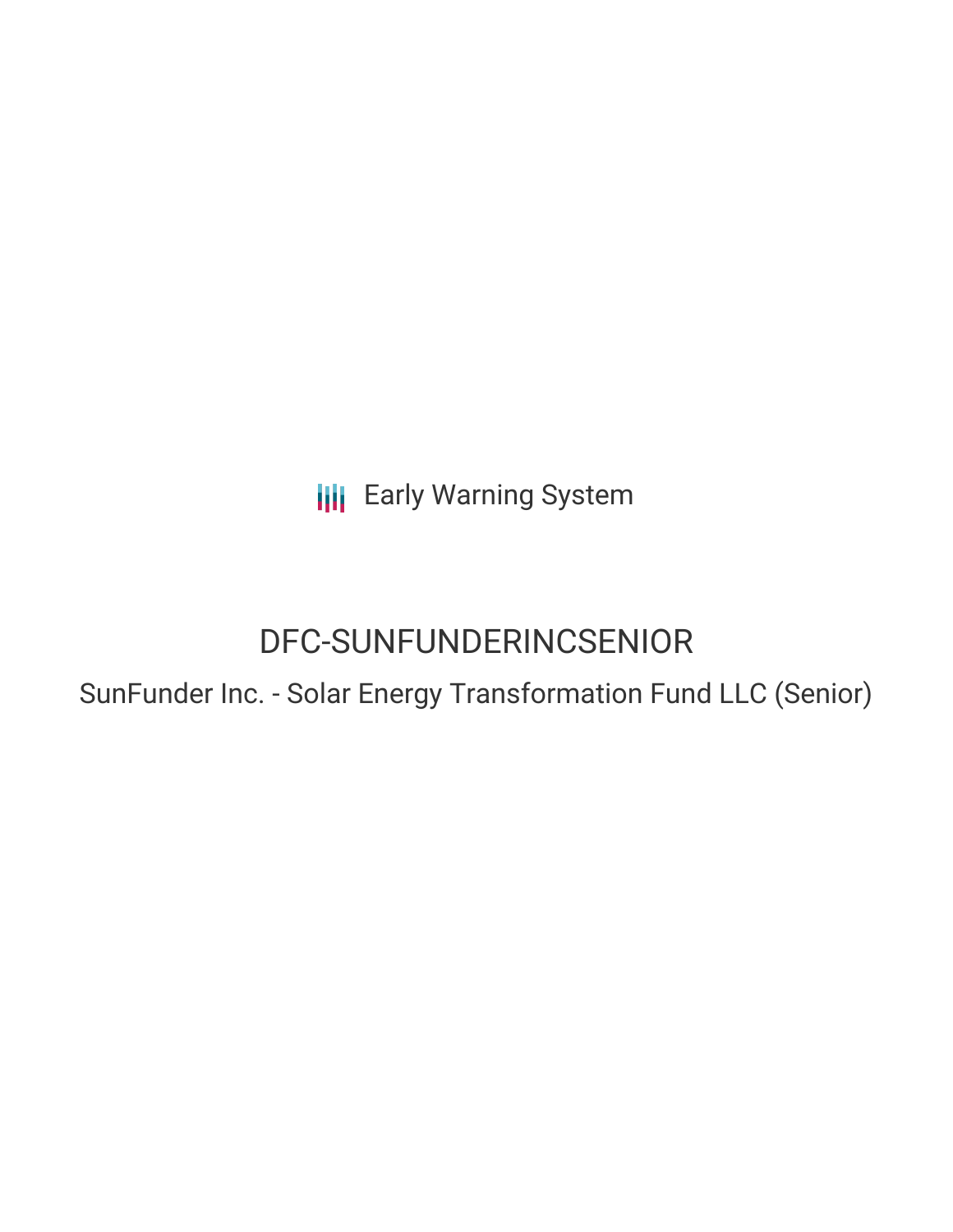

## **Quick Facts**

| Ghana, India, Kenya, Mozambique, Nigeria, Rwanda, Uganda, Zambia |
|------------------------------------------------------------------|
| US International Development Finance Corporation (DFC)           |
| Approved                                                         |
| C                                                                |
| Solar Energy Transformation Fund LLC                             |
| Energy, Finance                                                  |
| Loan                                                             |
| $$25.00$ million                                                 |
|                                                                  |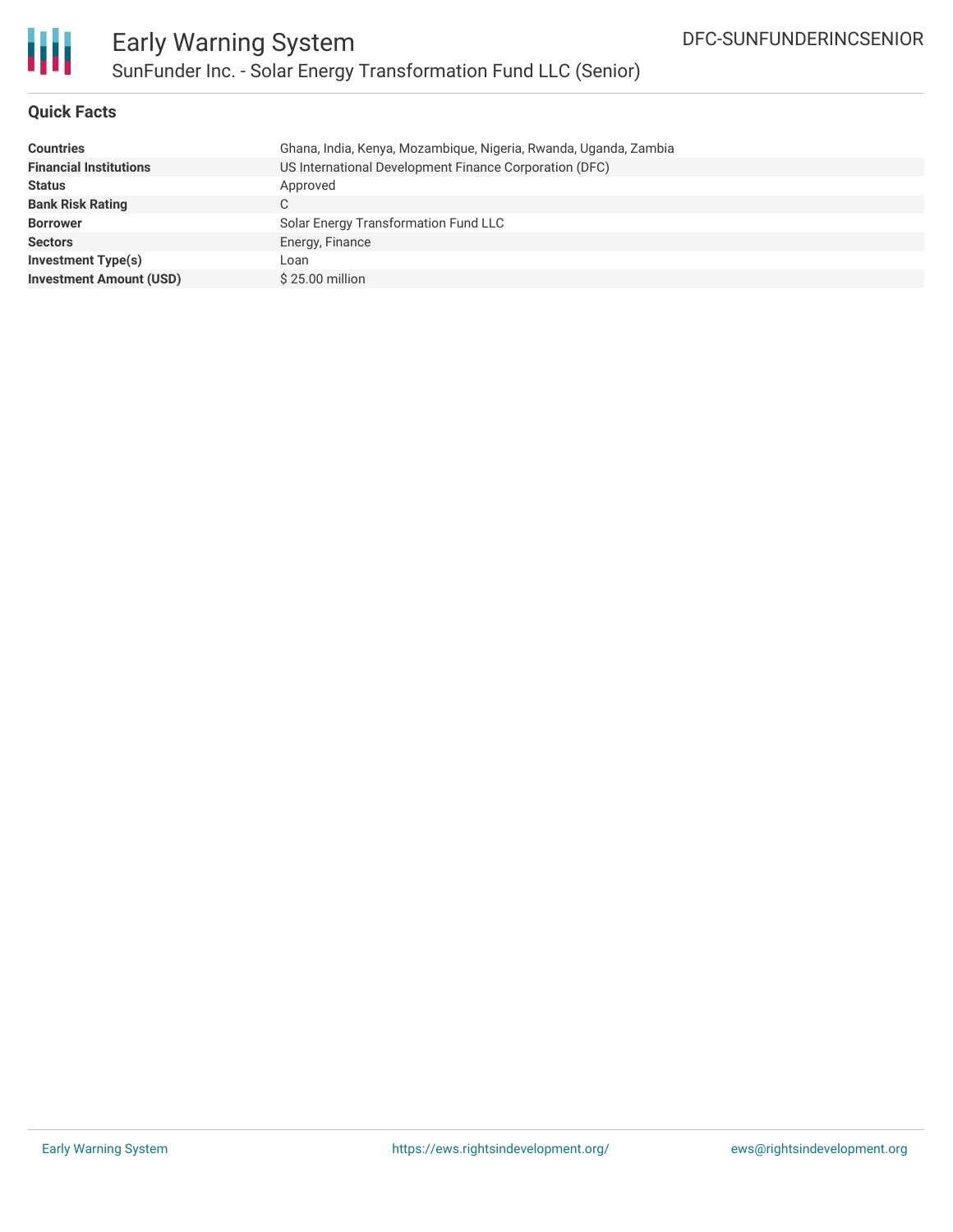

# **Project Description**

According to the Agency's document, this project provides financing to the Solar Energy Transformation Fund for on-lending to companies operating along the solar off-grid value chain.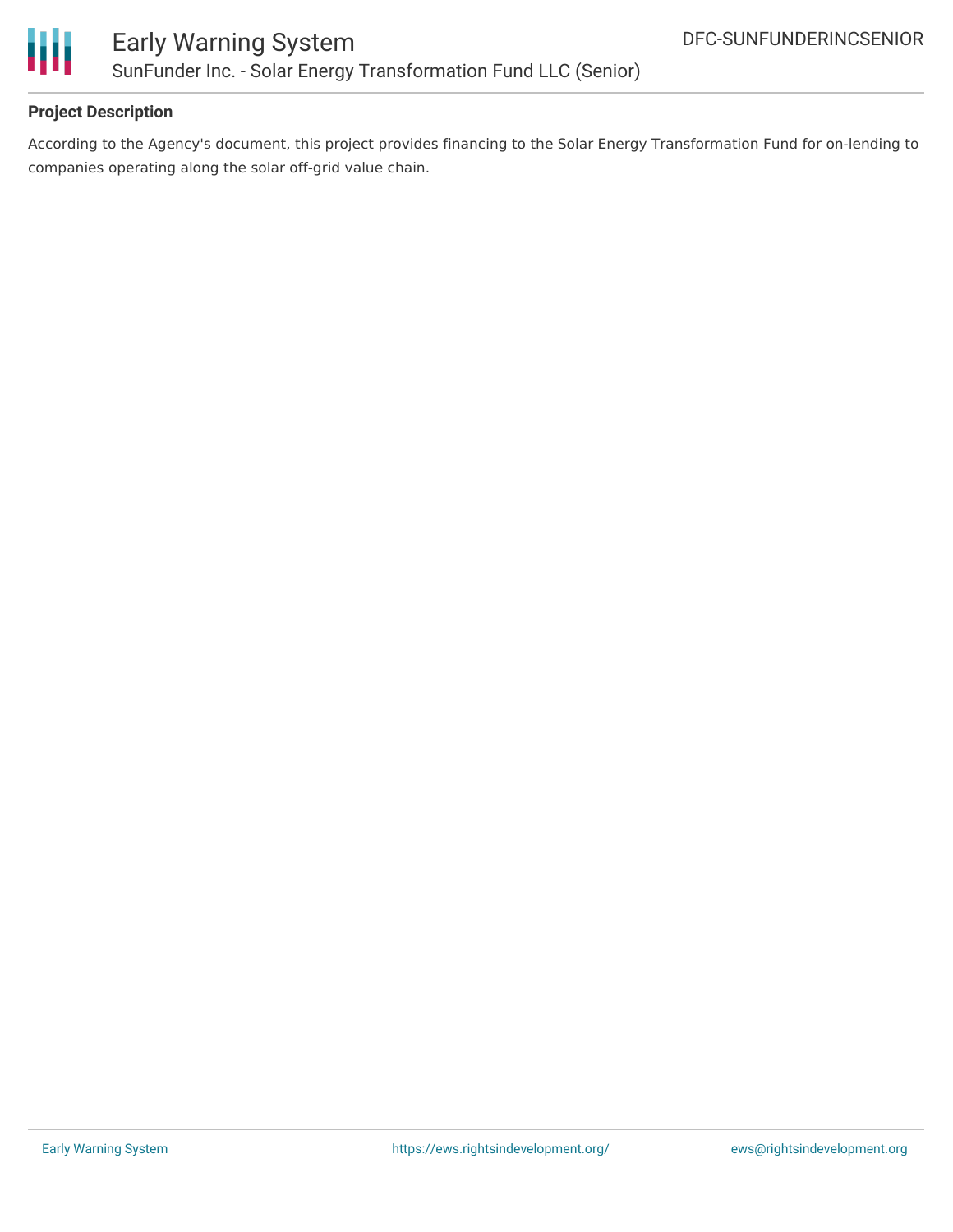#### **Investment Description**

US International Development Finance Corporation (DFC)

# **Financial Intermediary**

Financial Intermediary: A commercial bank or financial institution that receives funds from a development bank. A financial intermediary then lends these funds to their clients (private actors) in the form of loans, bonds, guarantees and equity shares. Financial intermediaries include insurance, pension and equity funds. The direct financial relationship is between the development bank and the financial intermediary.

Solar Energy [Transformation](file:///actor/2244/) Fund LLC (Financial Intermediary)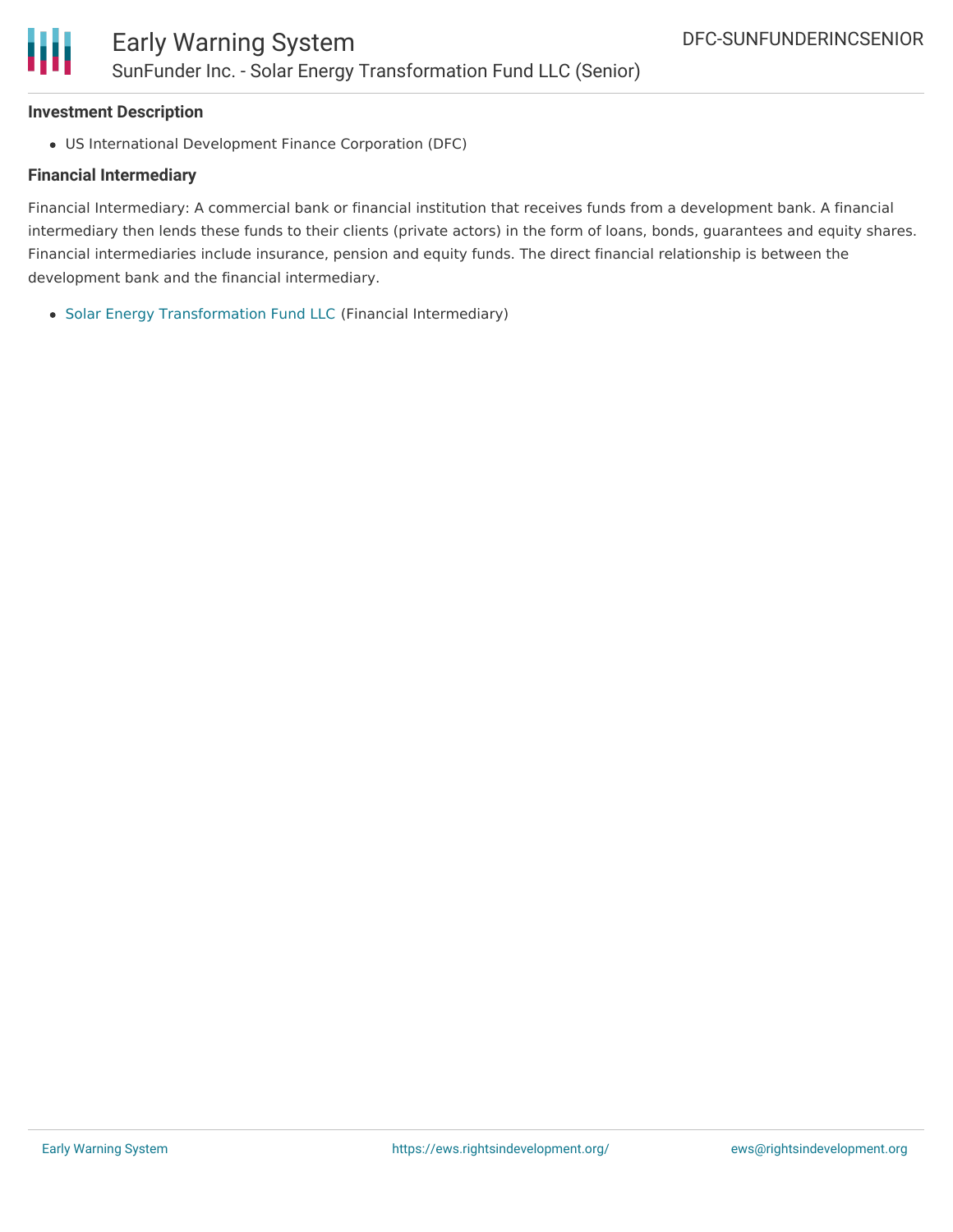

#### **Bank Documents**

• Public [Information](https://ewsdata.rightsindevelopment.org/files/documents/OR/BNDES-SUNFUNDERINCSENIOR.pdf) Summary [\[Original](https://www.opic.gov/sites/default/files/files/9000083002.pdf) Source]